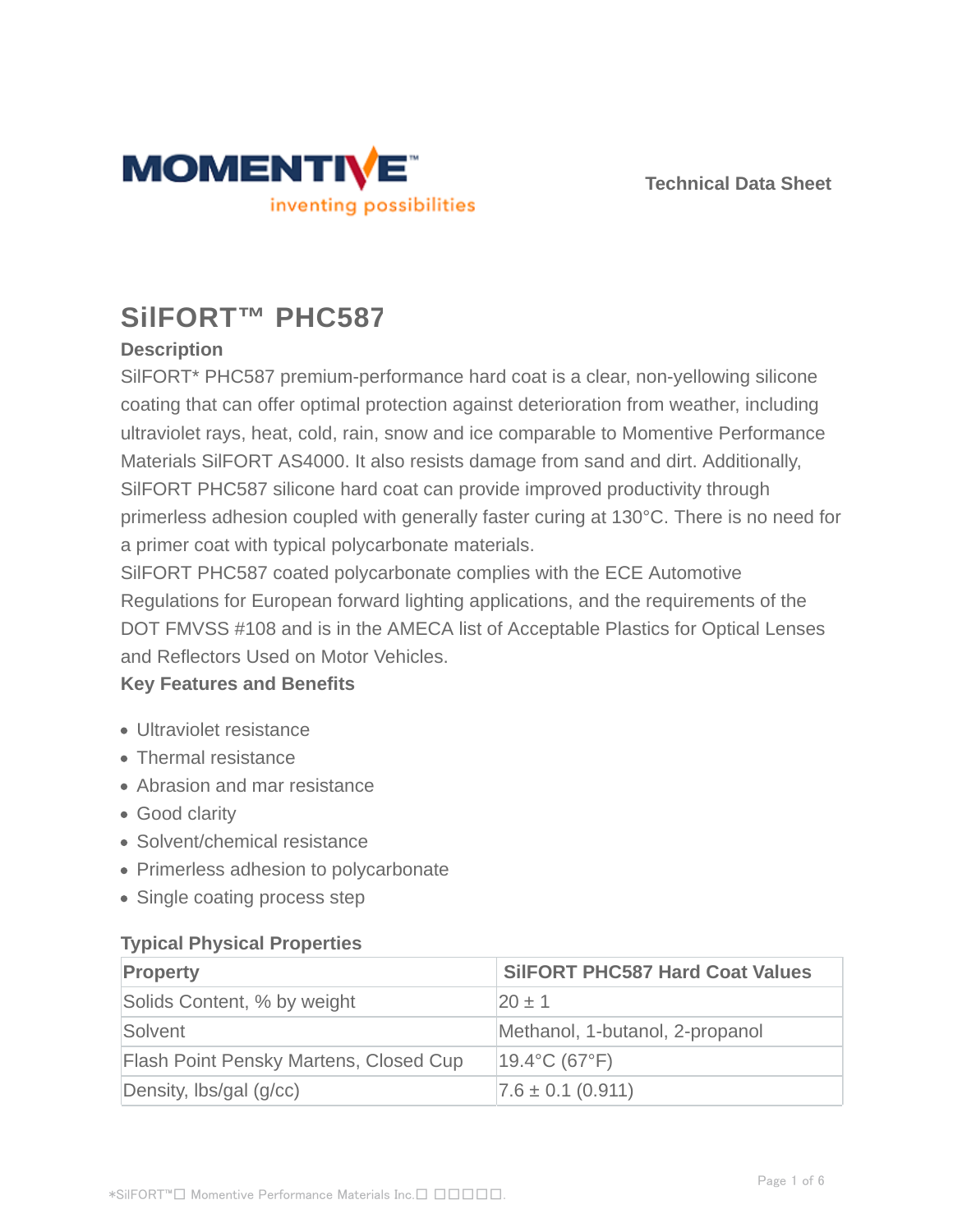| pH                                           | $7.5 \pm 0.3$  |  |
|----------------------------------------------|----------------|--|
| Viscosity cstk @ 25°C                        | $4 - 8$        |  |
| VOC, g/l                                     | 729            |  |
| SilFORT PHC587 Hard Coat                     |                |  |
| on polycarbonate (thickness, $6 - 8 \mu m$ ) |                |  |
| Taber Abrasion $(1)$                         | $<$ 10 d% Haze |  |
| Water Immersion <sup>(2)</sup>               | $>$ 250 Hrs.   |  |

(1) Taber Abrader with 500g load CS10F wheels at 500 cycles. Haze % measured per ASTM D1003. Higher haze indicates greater abrasion. Humidity during coating and Taber wheel variability will affect final values.

(2) Temperature =  $65^{\circ}$ C

### **Chemical / Solvent Resistance**

| 10W30 Motor Oil                | Power steering fluid           |
|--------------------------------|--------------------------------|
| Ethylene Glycol                | Antifreeze 0.1N sulfuric acid  |
| Heavy Duty Brake Fluid         | (Glycol) 0.1N sodium hydroxide |
| <b>Windshield Washer Fluid</b> | Auto polishing paste           |
| Diesel Fuel                    | <b>Battery acid</b>            |

#### **Weathering / Resistance**

| <b>Accelerated Weathering Data</b> | See charts. $(3)$ |
|------------------------------------|-------------------|
| UV-B Weatherability                |                   |
| <b>Fresnel Weatherability</b>      |                   |
| Xenon Arc Weatherability           |                   |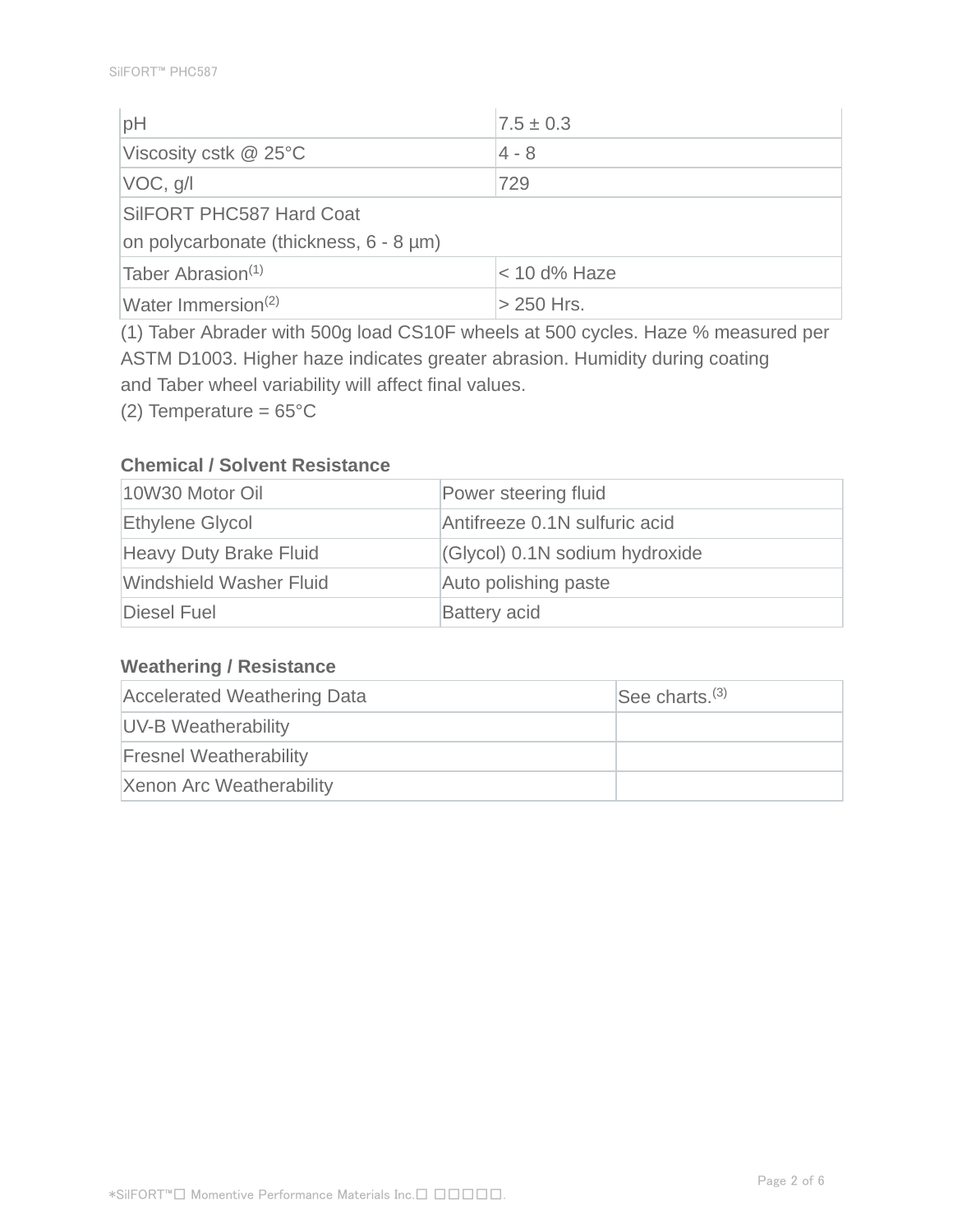

Note: Test results. Actual results may vary.

#### **Patent Status**

여기에 포함된 어떠한 내용도 관련 특허가 없음을 의미하거나 특허 소유자의 허가 없이 특허에서 다루는 발명을 실행하기 위한 허가, 유도 또는 권고를 구성하는 것으로 해석되 어서는 안됩니다.

#### **Product Safety, Handling and Storage**

Customers should review the latest Safety Data Sheet (SDS) and label for product safety information, safe handling instructions, personal protective equipment if necessary, emergency service contact information, and any special storage conditions required for safety. Momentive Performance Materials (MPM) maintains an aroundthe-clock emergency service for its products. SDS are available at www.momentive.com or, upon request, from any MPM representative. For product storage and handling procedures to maintain the product quality within our stated specifications, please review Certificates of Analysis, which are available in the Order Center. Use of other materials in conjunction with MPM products (for example, primers) may require additional precautions. Please review and follow the safety information provided by the manufacturer of such other materials.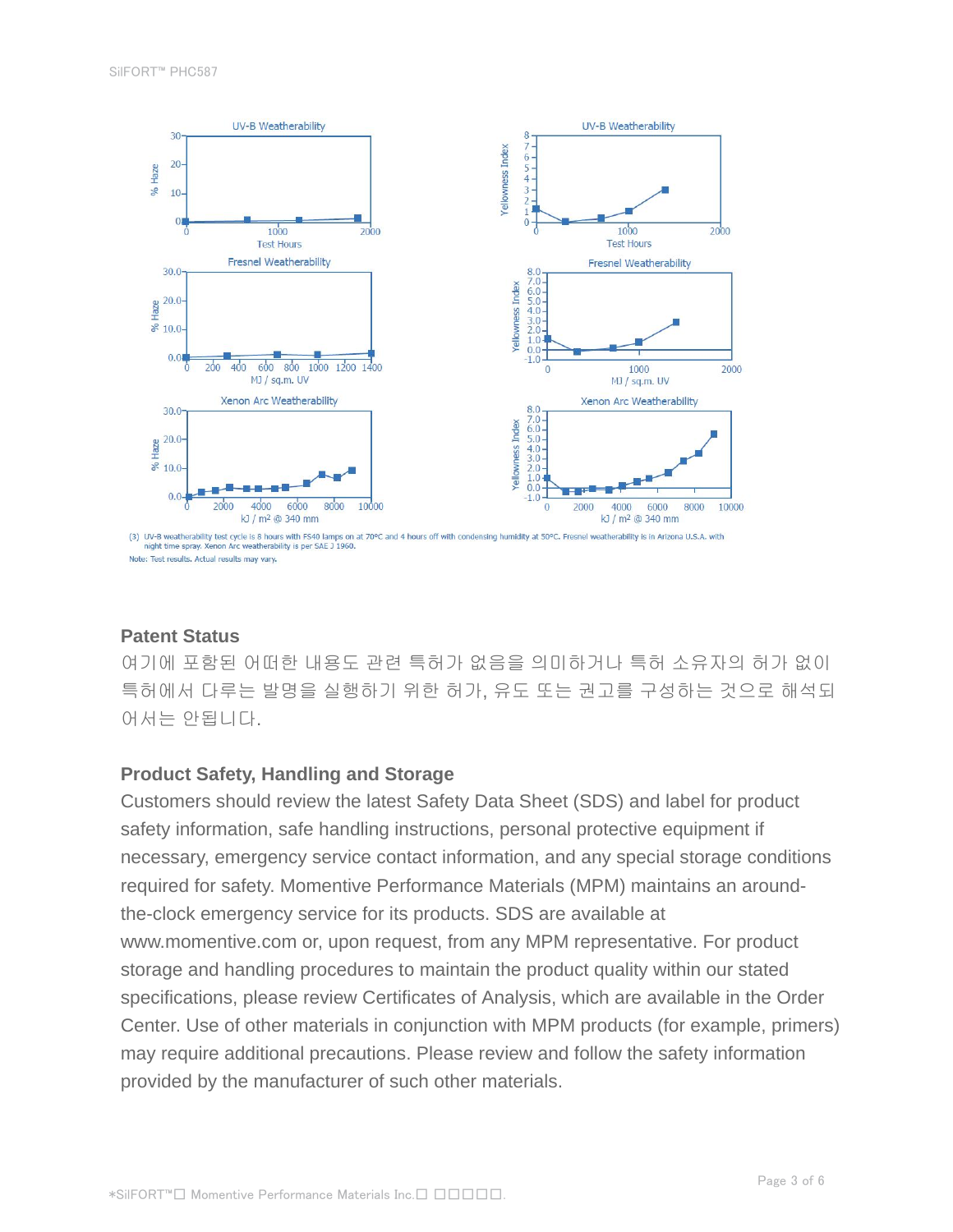# **Processing Recommendations General Requirements:**

Coating area should be clean, dust-free (Class 10,000 or better), well-ventilated and with the relative humidity controlled to 40  $\pm$ 10%. If necessary, parts should be washed or wiped clean with 2-propanol, a mild detergent solution and clean water rinse, or ultrasonic bath followed by a filtered-air blowoff and a final ionized-air blow-off. Cleanliness is critical for the production of good parts. Coating solution should be filtered continuously or just prior to use to approximately 0.5 to 1.0 µm, using a 3 to 5 µm prefilter. Electric or indirect gas-fired ovens with good temperature distribution and air exchange are recommended.

#### **SilFORT PHC 587 Silicone Hard Coat:**

The hard coat can be applied to parts by dip, spray, or flow coating methods. For spray applications and large-part flow coating, the solids of the coating can be reduced with an appropriate solvent (e.g. 2-propanol, 1-butanol). Coating should be applied to result in a cured film thickness of 6 - 8 µm or thicker, depending on application. The coating should be allowed to dry at room temperature until tack free approximately 10 to 20 minutes. After the part reaches a temperature of 130°C (266°F) SilFORT PHC587 silicone hard coat typically cures to an abrasion resistant hardcoat in 30 to 60 minutes.

#### **Limitations**

Customers must evaluate Momentive Performance Materials products and make their own determination as to fitness of use in their particular applications.

# **Contact Information** Email commercial.services@momentive.com

#### **Telephone**

| <b>Americas</b>        | <b>Latin America</b> | <b>EMEAI- Europe, Middle</b><br>East, Africa & India | <b>ASIA PACIFIC</b> |
|------------------------|----------------------|------------------------------------------------------|---------------------|
| +1 800 295 2392 Brazil |                      | <b>Europe</b>                                        | China               |
| Toll free*             | +55 11 4534 9650     | +390510924300                                        | 800 820 0202        |
|                        | Direct Number        | Direct number                                        | Toll free           |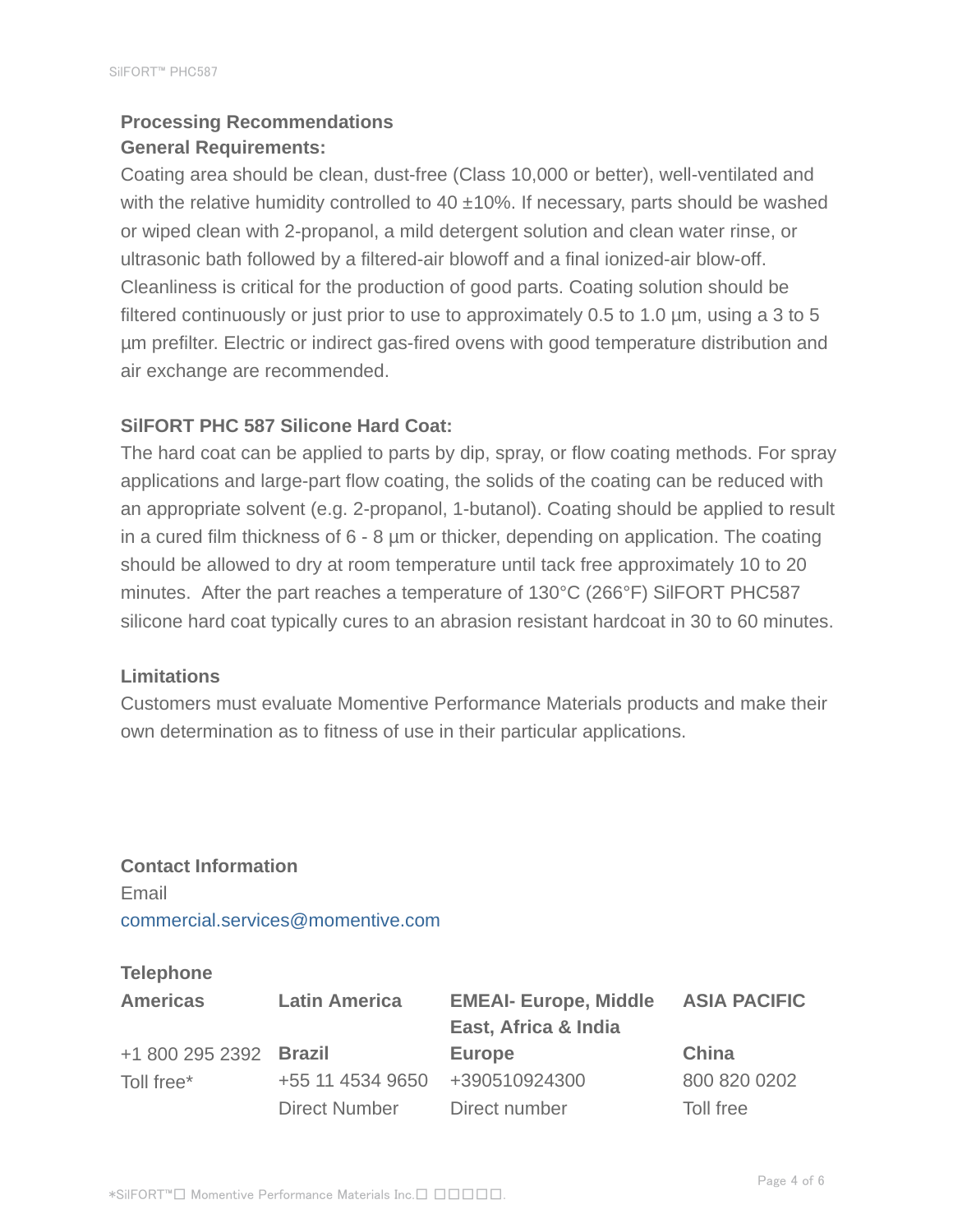| +704 805 6946        |                      |                           | +86 21 3860 4892 |
|----------------------|----------------------|---------------------------|------------------|
| <b>Direct Number</b> |                      |                           | Direct number    |
| *All American        | <b>Mexico</b>        | India, Middle East &      | Japan            |
| countries            | +52 55 2169 7670     | <b>Africa</b>             | +81 3 5544 3111  |
|                      | <b>Direct Number</b> | + 91 44 71212207          | Direct number    |
|                      |                      | Direct number*            |                  |
|                      |                      | *All Middle Eastern       | <b>Korea</b>     |
|                      |                      | countries, Africa, India, | +82 2 6201 4600  |

For literature and technical assistance, visit our website at: www.momentive.com

#### **DISCLAIMER:**

**THE MATERIALS, PRODUCTS AND SERVICES OF MOMENTIVE PERFORMANCE MATERIALS INC. AND ITS SUBSIDIARIES AND AFFILIATES (COLLECTIVELY "SUPPLIER"), ARE SOLD SUBJECT TO SUPPLIER'S STANDARD CONDITIONS OF SALE, WHICH ARE INCLUDED IN THE APPLICABLE DISTRIBUTOR OR OTHER SALES AGREEMENT, PRINTED ON THE BACK OF ORDER ACKNOWLEDGMENTS AND INVOICES, AND AVAILABLE UPON REQUEST. ALTHOUGH ANY INFORMATION, RECOMMENDATIONS, OR ADVICE CONTAINED HEREIN IS GIVEN IN GOOD FAITH, SUPPLIER MAKES NO WARRANTY OR GUARANTEE, EXPRESS OR IMPLIED, (i) THAT THE RESULTS DESCRIBED HEREIN WILL BE OBTAINED UNDER END-USE CONDITIONS, OR (ii) AS TO THE EFFECTIVENESS OR SAFETY OF ANY DESIGN INCORPORATING ITS PRODUCTS, MATERIALS, SERVICES, RECOMMENDATIONS OR ADVICE. EXCEPT AS PROVIDED IN SUPPLIER'S STANDARD CONDITIONS OF SALE, SUPPLIER AND ITS REPRESENTATIVES SHALL IN NO EVENT BE RESPONSIBLE FOR ANY LOSS RESULTING FROM ANY USE OF ITS MATERIALS, PRODUCTS OR SERVICES DESCRIBED HEREIN.** Each user bears full responsibility for making its own determination as to the suitability of Supplier's materials, services, recommendations, or advice for its own particular use. Each user must identify and perform all tests and analyses necessary to assure that its finished parts incorporating Supplier's products, materials, or services will be safe and suitable for use under end-use conditions. Nothing in this or any other document, nor any oral recommendation or advice, shall be deemed to alter, vary, supersede, or waive any provision of Supplier's standard Conditions of Sale or this Disclaimer, unless any such